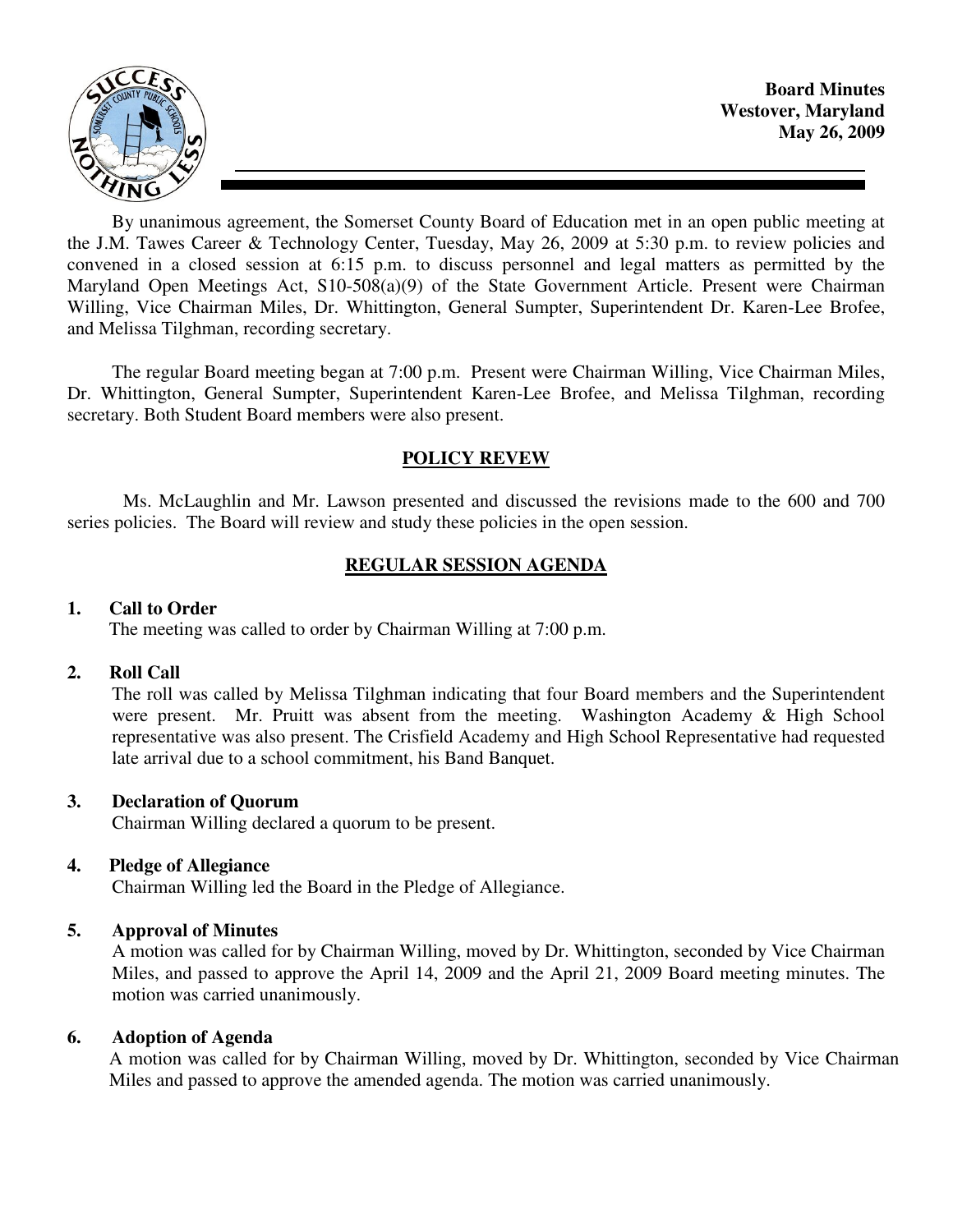# **7. Volunteer Appreciation**

Christy Scott announced the names of the volunteers receiving awards. Dr. Brofee thanked the volunteers and expressed Somerset County Public Schools' appreciation of the volunteers' dedication to the students of Somerset County by volunteering over 100 hours of community service within the schools. Those volunteers were Debra Handy, Paula Todd, Linda Sterling, Judith Blake, Lori Abbott, Sarah Anderson, Debbie Pratte, Donna Merritt, Shawna Gammino, Frances Holmes, Melissa Collins, Tanna Johnson, Janet Hall, and Willie Smullen.

# **8. Student Activities Report**

The Washington Academy & High School's student Board representative reported on the various activities going on in the schools, including WAHS school's proposal for a one hour lunch break. This idea has been widely received by the students. The Board members thanked her for the information. The Crisfield Student Board member added to his report that a student survey had been created. A high percentage of students reported that they had been bullied and harassed. It was also reported that students would like to have better food offered for lunch, more field trips, stricter discipline, and more school programs. The Board members requested a copy of the percentages and would like to see this survey completed throughout the school system.

# **9. Gear Up Report**

The Gear Up report was tabled until the June Board meeting.

### **10. Public Participation**

Mr. Ward spoke to the Board members regarding the bus contractors' administrative fee adjustment request. Mr. Ward also took the time to provide a token of the bus contractors' appreciation to Mr. Daugherty, Dr. Brofee, and the Board members. Dr. Brofee and Mr. Daugherty both received a jacket and the Board members received a hat. The Board Chairman thanked Mr. Ward along with all the Board members for all their hard work and for the safety of the children.

# **11. OLD BUSINESS**

### **Policy Revisions and Reviews**

### **600 Series Policies Approval of Revisions**

 It was moved by Vice Chairman Miles, seconded by Dr. Whittington, and passed to approve the following revised policies: 600-18, 600-19, 600-23, 600-24, 600-25, 600-26, 600-27, 600-28, 600-29, 600-30, 600-31, 600-32, 600-37, 600-38, 600-40, and 600-41. The vote was unanimous.

 It was moved by General Sumpter, seconded by Vice Chairman Miles and passed to approve Policy #600-20. The vote was unanimous.

A motion was called for by Chairman Willing, moved by Vice Chairman Miles, seconded by General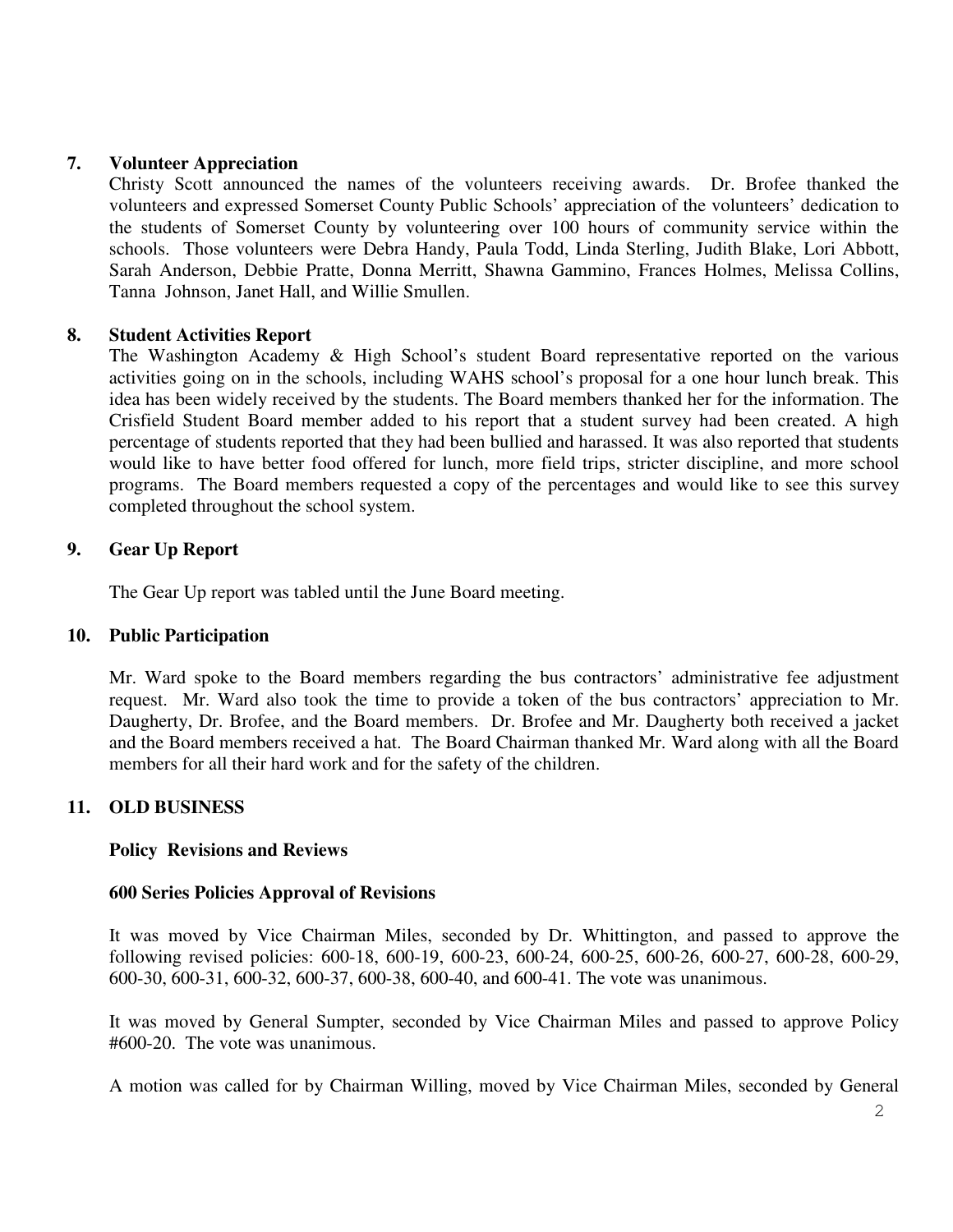Sumpter, and passed to approve Policy #600-21. The motion was carried unanimously.

 It was moved by Dr. Whittington, seconded by Vice Chairman Miles and passed to approve the revised Policy #600-22. A sixteen year old student can now request to enter school. The vote was unanimous.

It was moved by Dr. Whittington, seconded by Vice Chairman Miles and passed to approve Policy #600- 33. The vote was unanimous.

 It was moved by General Sumpter, seconded by Dr. Whittington and passed to approve revised Policy #600-34. The vote was unanimous.

A motion was called for by Chairman Willing, moved by Vice Chairman Miles, and seconded by General Sumpter to approve revised Policy #600-39. The motion was carried unanimously.

# **700 Series Policies**

It was moved by General Sumpter, seconded by Dr. Whittington and passed to approve the following revised policies: 700-2, 700-3, 700-8, 700-10, 700-11, 700-12, 700-19, 700-25, 700-27, 700-38. The vote was unanimous.

It was moved by Vice Chairman Miles, seconded by Dr. Whittington, and passed to approve the following revised and amended polices: 700-4, 700-7, 700-9, 700-14, 700-15, 700-16, 700-20. The vote was unanimous.

A motion was called for by Chairman Willing, moved by General Sumpter, and seconded by Vice Chairman Miles and passed to approve the following policies: 700-30, 700-32, 700-40, 700-41, and 700- 42. The motion was carried unanimously.

Mr. Lawson presented the following policies to the Board for their review and study: Policy 700-17, 700-18, 700-21, 700-23, 700-26, 700-29, 700-31, 700-34, 700-50, 700-51, 700-52, 700-53, and 700-54. The Board will vote at the June Board meeting.

# **HSA and Bridge Report**

 Mr. Bloodsworth provided an update on the HSA and Bridge projects. The Board members thanked him for the information.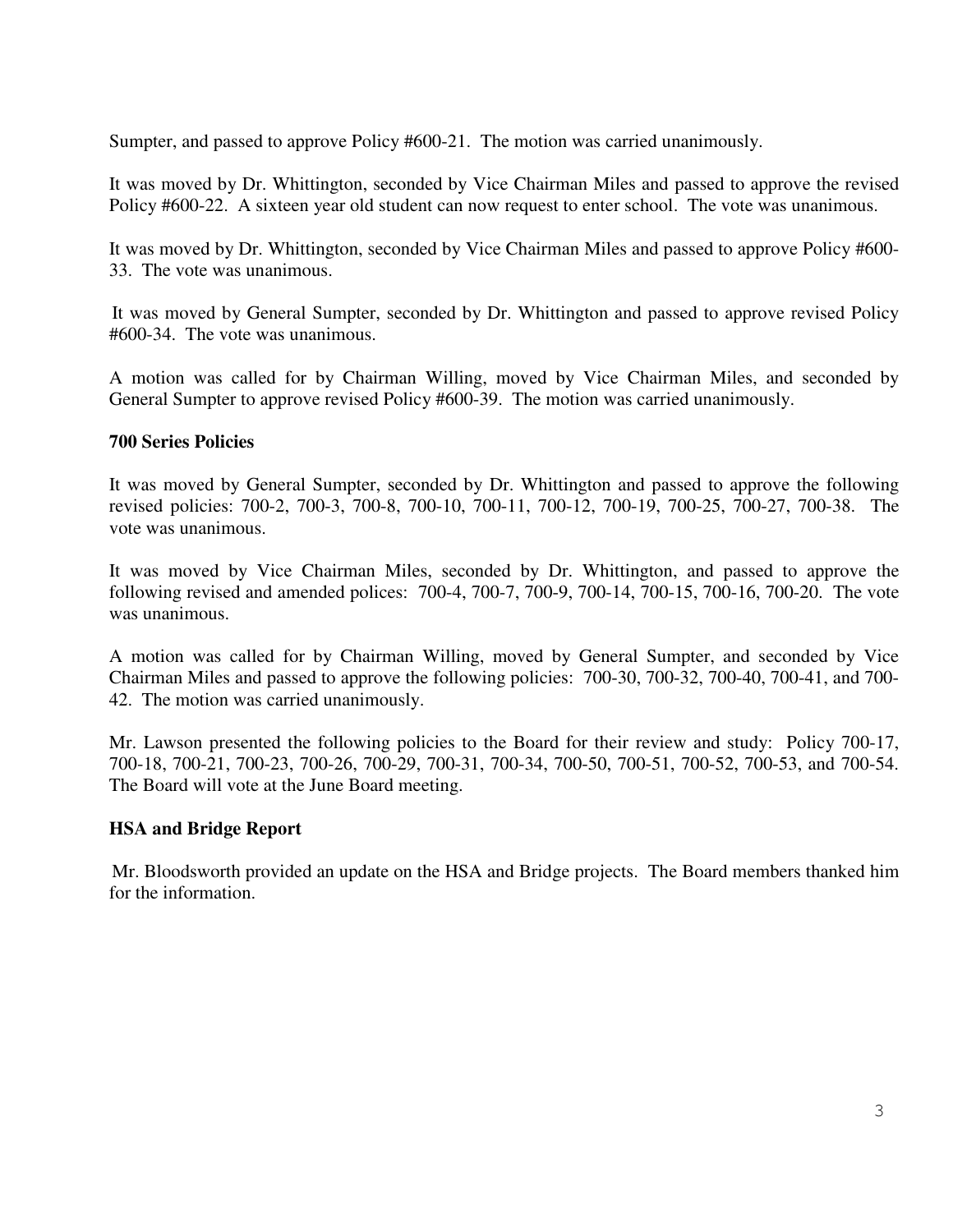## **New Business**

### **12. A. Finance**

### **Monthly Finance and Food Service Reports**

Ms. Miller provided the monthly finance report to the Board. The Board members thanked Ms. Miller for the information.

#### **Monthly Food Service Report**

Ms. Miller provided the food service report. The Board was informed that due to staffing, food cost, low student participation and annual reimbursements, the food service budget will be at a loss. Mr. Willing asked to meet with the Food Service Manager and Finance to figure out a resolution to the food service deficit. Dr. Whittington and General Sumpter also added that parents should be aware that they can always reapply if their income changes.

#### **B. School Uniforms: Process & Proposal**

It was moved by Dr. Whittington, seconded by Vice Chairman Miles and passed to approve the School Uniforms at Deal Island and Greenwood Elementary Schools. The vote was unanimous. Mrs. O'Neal also stated that an increase in academic learning and improvement in self esteem are expected from the new school uniform policy. Mrs. McLaughlin showed a presentation outlining the uniform expectations. Some of the vendors that carry the uniforms are Walmart, J.C. Penny, Sears, Target, and Rainbow.

#### **C. Facilities and Transportation**

#### **Educational Facilities Master Plan**

Mr. Daugherty presented the Educational Facilities Master Plan for the Board's review and study. The Board will vote at the June Board meeting.

#### **Capital Improvement Budget Approval**

It was moved by Vice Chairman Miles, seconded by General Sumpter, and passed to approve the Capital Improvement Budget. The vote was unanimous.

### **Princess Ann Elementary Boiler Replacement**

The Princess Anne Elementary Boiler Replacement request was tabled until the June Board meeting or will be handled through a telephone poll and reported at the June Board meeting.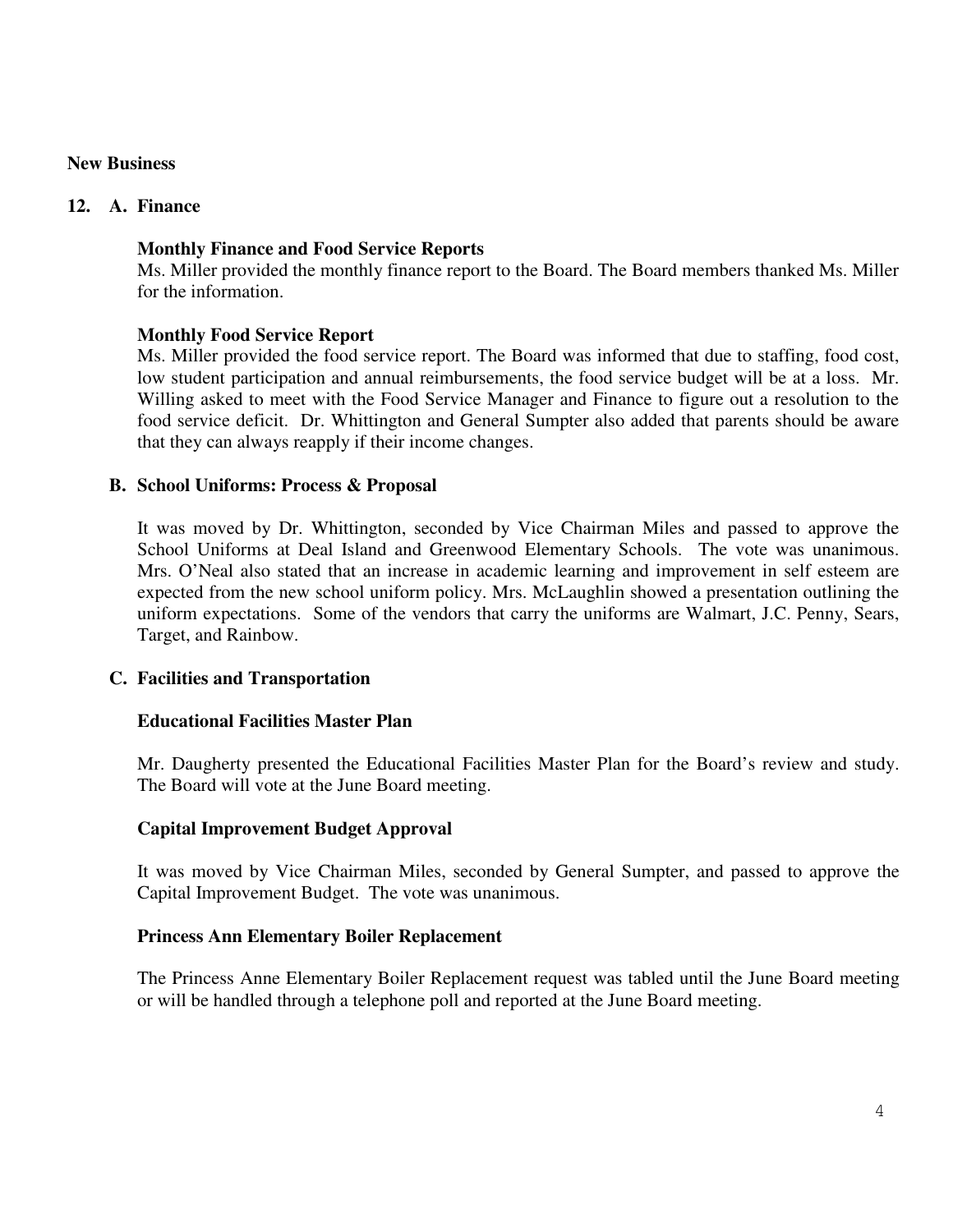# **Deal Island Elementary Reroofing Approval**

A motion was called for by Chairman Willing, moved by Vice Chairman Miles, seconded by Dr. Whittington to approve Mr. Daugherty's Deal Island Elementary Reroofing request. The vote was unanimous.

# **D. 2010 Budget Approval**

A motion was called for by Chairman Willing, moved by Vice Chairman Miles, seconded by General Sumpter, and passed to approve the 2010 School Budget. The motion was carried unanimously. The recent decrease in unrestricted stimulus funds has meant that the computer recycling program has been extended to five years instead of four years and several technology software programs have been eliminated. Title I and Special Education funds are expected to receive additional funding.

It was the consensus of the Board to gather more information and have a separate meeting next month, June 16, 2009 at 5:30 p.m. to discuss the Food and Nutrition Budget.

### **E. Special Education Staffing Plan**

Mrs. Reich presented the Special Education Staffing Plan for the Board's review and study. The Board will vote at the June Board meeting.

### **F. Adult Education and Work Study Report**

The Adult Education and Work Study Reports were tabled until the June meeting.

### **G. STEM Report**

Mr. Bloodsworth reported on the STEM grant. The Board was informed that there are several grants that have been put into place to start engineering programs. Various projects will be done where students will create projects by grade. A course will be offered in relation to building innovative things. The course will be taught by a certified robotics teacher who is also part of "Project Lead the Way". The Board offers their assistance with this project.

### **H. Human Resources Report**

It was moved by General Sumpter, seconded by Vice Chairman Miles and passed to approve Mr. Lawson's Human Resources Report. The vote was unanimous.

### **Out of State Travel**

There was no out of state travel for the month.

### **I. TELL Data Survey**